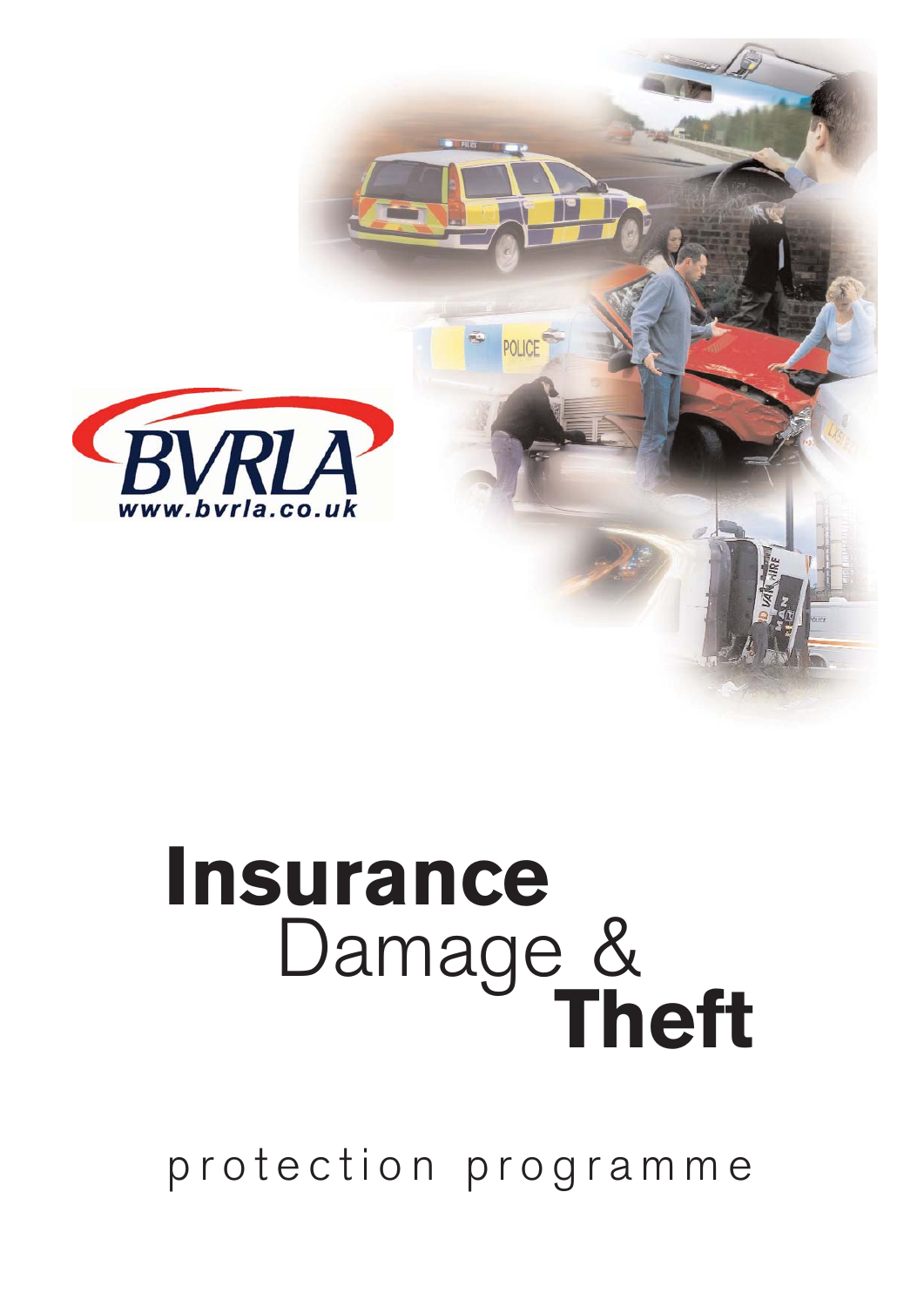### **Contents**

| Quality Assured, Insurance Regualtion and Conciliation Service<br>Introduction |                                     | $\overline{2}$<br>2 |
|--------------------------------------------------------------------------------|-------------------------------------|---------------------|
| What will appear on your rental agreement?                                     |                                     | 3                   |
|                                                                                | Third party liability and insurance |                     |
|                                                                                | Collision and loss damage waiver    |                     |
|                                                                                | Theft waiver                        |                     |
|                                                                                | Personal belongings insurance       |                     |
|                                                                                | Personal accident insurance         |                     |
|                                                                                | Comprehensive insurance             |                     |
|                                                                                | Your own insurance                  |                     |
| Frequently asked questions                                                     |                                     | $\overline{4}$      |
| Special points to note                                                         |                                     | 4                   |

#### **Quality Assured**

BVRLA Members take care of their customers by providing value for money service with honesty and integrity. They also have to abide by a rigid Code of Conduct which includes inspections by the Association using independent inspectors CarsQA for cars and the Freight Transport Association for Commercial Vehicles.

#### **Insurance Regulation**

The majority of products sold by BVRLA Members fall outside the scope of Financial Services Authority regulation. However, Members do follow the spirit of the insurance mediation regulations when providing 'insurance related

products'. If you are not happy with any aspect of their service, Members are happy to investigate further.

#### **Conciliation Service**

Disputes between customers and Members that cannot be resolved easily can be referred to the BVRLA by the customer and/or the Member involved. Details should be submitted in writing. A complaint form is available on the BVRLA website, www.bvrla.co.uk in the Quality Assured section. The form and any relevant correspondence should be sent to; The Director General BVRLA River Lodge Badminton Court Amersham HP7 0DD.

### **Introduction**

Insurance and damage protection terms may be seen as complicated and confusing, especially if you are unused to renting vehicles. This guide explains some of the terms used when renting a vehicle and also includes some general points on the type of cover you may be offered. The guide also explains the circumstances in which you may still be responsible even if you have insurance or a damage/theft protection programme.

#### **What's covered under a damage and theft protection programme?**

Under the terms of a rental agreement, the rental customer is normally held responsible for any damage caused to the rental vehicle, no matter how small. However, by accepting the rental company's damage and theft protection programme, which may be referred to as Collision Damage Waiver (CDW) or Theft Protection Waiver (TPW), the amount you are responsible for can be reduced.

In general, the rental company's damage and theft protection programme will help to reduce your liability. There are additional products, which can normally be purchased at the rental desk, sometimes called super collision damage, super theft protection waiver or extended liability waiver, which reduce your liability further or in some cases remove it altogether.

Published by the British Vehicle Rental and Leasing Association River Lodge Badminton Court Amersham HP7 0DD tel: 01494 434747 fax: 01494 434499 e-mail: info@bvrla.co.uk web: www.bvrla.co.uk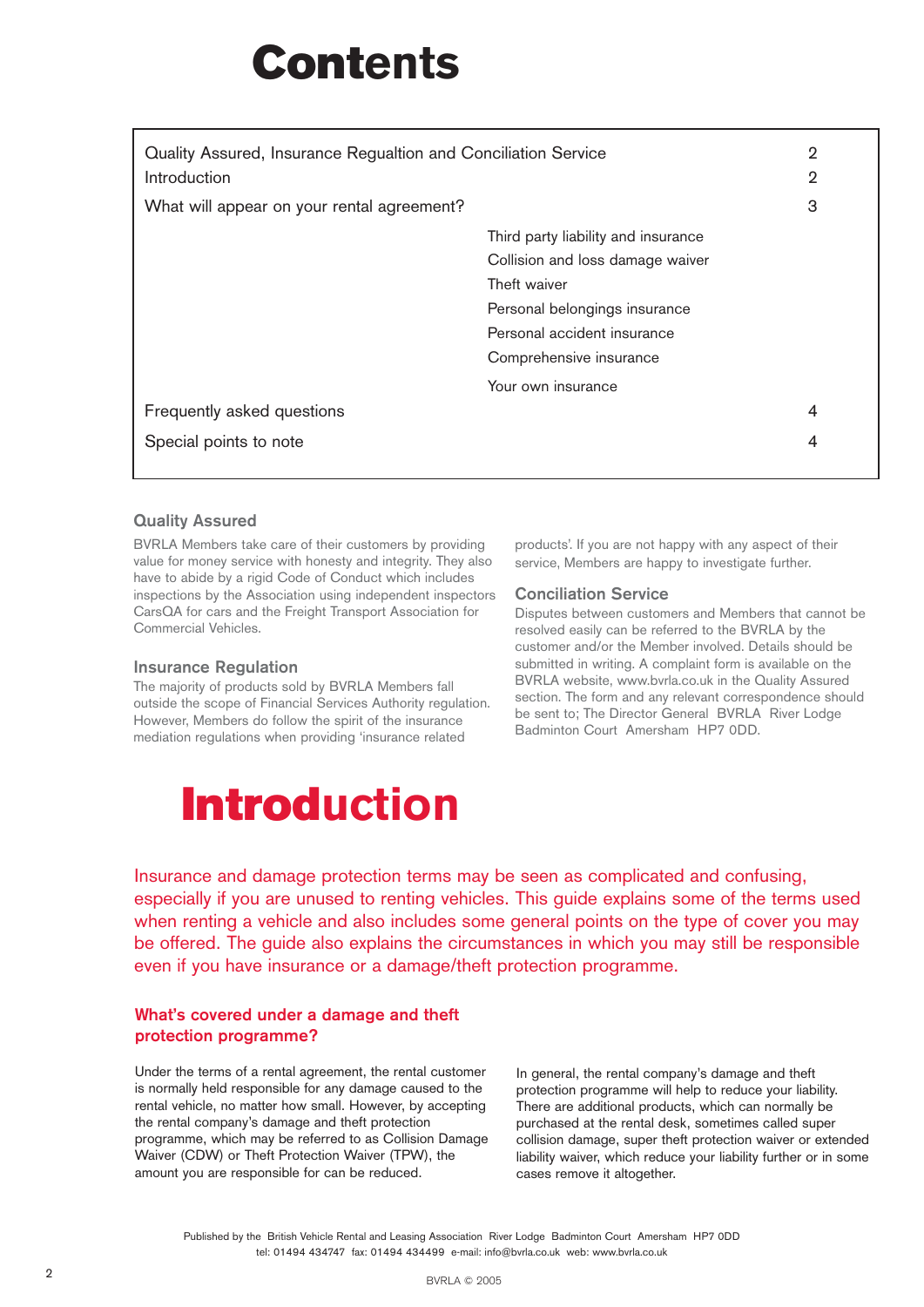## **What will appear on** your rental agreement?

**The rental agreement will show exactly what insurance or damage protection options you have been offered, and which you have accepted or declined. This includes the amount for which you are still responsible, called the 'responsibility amount' or 'excess'. It is important to understand that you, the renter, are responsible for this amount in the event that the vehicle is returned damaged or found in a damaged state when collected, regardless of fault or if the damage arises directly because of your negligence. If you are not certain about anything, you should ask the rental company before you accept the terms and conditions of the rental agreement.** 

#### **Third party liability and insurance**

All rental vehicles must have third party liability insurance cover in place. The minimum legal limit for third party property damage liability is £250,000, third party death or injury liability is unlimited, although some rental companies may decide to provide cover for more than the £250,000.

#### **Collision and loss damage waiver**

You are liable for any loss or damage caused to the rental vehicle until you return it or it is collected and has been fully inspected by a member of staff. In order to protect yourself against this liability, the rental company may offer you collision or loss damage cover, details of which will be shown on the rental agreement.

By accepting to pay an extra daily charge, you will limit what you are responsible for to the 'responsibility amount' or excess amount shown.

#### **Theft waiver**

This provides cover if the rental vehicle is stolen or someone damages it while attempting to steal it. By accepting to pay an extra daily charge, you will limit what you are responsible for to the 'responsibility amount' or excess amount indicated.

#### **Personal belongings insurance**

You are responsible for belongings carried or left in a rental vehicle. You can add this insurance to the personal accident insurance, but you may equally be offered it as a separate insurance option. Personal belongings insurance provides cover for loss or damage to your personal belongings and those of your passengers. There may be specific exclusions, for example computer equipment, so it is important to check what is covered. The rental company can give you details of this insurance and the rental agreement itself will show any amount which you will have to pay.

#### **Personal accident insurance**

Personal accident insurance will provide cover for the person driving the rental vehicle in the event of his, or her, personal injury or death. The rental company can give you details of this insurance and the rental agreement itself will show any amount which you will have to pay. Passengers in the rental vehicle are covered by the third party motor insurance that will be in place.

#### **Comprehensive insurance**

Comprehensive insurance normally only covers private motor vehicles and is not usually associated with rental vehicles. The rental company may offer a 'comprehensive protection package' that describes a wide range of insurance cover. In this case, the rental company will be able to give you details of exactly what is included in this package and the rental agreement itself will show any excess or responsibility amount which you may have to pay.

#### **Your own insurance**

In some circumstances, the rental company may allow the rental vehicle to be covered by your own motor insurance policy, if they are satisfied that it has the appropriate level of cover. If this arrangement is acceptable, the rental company will need evidence of your motor insurance and will have to agree to the amount of cover you arrange, the type of policy and the insurer you have chosen. If the rental company accepts this arrangement, it will be shown on the front of the rental agreement.

Whilst comprehensive insurance policies sometimes include third party motor vehicle cover for the main policy holder to drive any vehicle, this is generally not accepted by the rental company for cover of the rented vehicle.